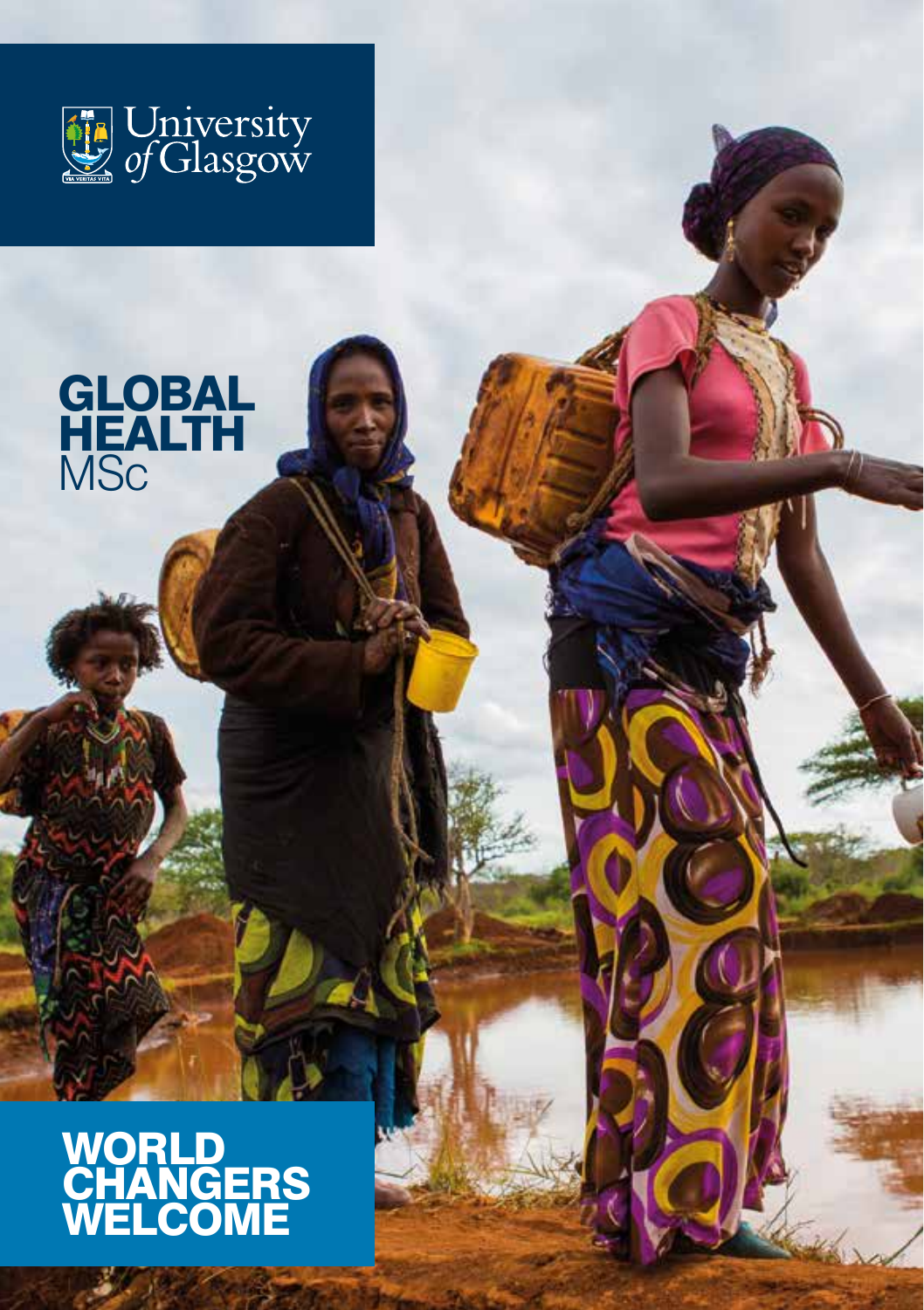## GLOBAL HEALTH

MSc: 12 months full-time; 24 months part-time

This programme offers a unique opportunity for you to develop a critical understanding of the key issues within health and medicine, health policy and health planning, and of the determinants of health and health inequalities from a social science perspective.

#### What will I get from this programme?

- You will examine health issues that arise for different population groups and across national boundaries, including social and cultural constructions of health, disability and chronic illness, and global and national health policies.
- You will make a critical analysis of health and its determinants, and develop a deep understanding of the influence and role of equality/inequality, demographics and location on health.
- The degree is fully interdisciplinary in its structure and content, and is designed to allow you to focus your learning around the global health issues that interest you most.
- You will be taught by experts from the following world-leading centres based at the University: Institute of Health & Wellbeing, MRC Social & Public Health Sciences Unit, Strathclyde Centre for Disability Research, Centre for the History of Medicine, and Policy Scotland.

#### Why Glasgow

You will be able to take part in a unique event which brings together students with professionals who have been successful in pursuing a career in global health nationally and internationally. It provides a valuable networking and professional development opportunity and helps to inform decisions you will make as you move beyond the programme into employment.

You will be part of the School of Social & Political Sciences, a vibrant community of dynamic, innovative and diverse staff and students working across a broad range of social science disciplines.

#### Employability support

Our dedicated Social Sciences Employability Officer and Work-related Learning Co-ordinator can help you reflect on your learning, and develop the skills and attributes which will help you succeed in the job market. Support is provided through a number of programmes and activities including employability workshops, alumni talks, the Graduate Skills Programme and the Professional Skills Programme, as well as work-related learning activities such as collaborative dissertations, consultation projects, and practitioner talks (both staff and student led).

[glasgow.ac.uk/cossemployability](https://www.gla.ac.uk/colleges/socialsciences/students/employability/)

#### Programme structure

You will take three core and three optional courses and submit a dissertation.

### Core courses

- Global Health in social context
- Improving health and society: Programme development and evaluation
- Research design.

#### Optional courses include:

- Communicable diseases
- Environmental health
- Globalisation and public health
- Health and culture
- Managing health care organisations
- Mental health promotion across the life-span
- Psychosocial approaches to public health
- Understanding health policy.

### Career prospects

Our students have gone on to careers as health care professionals and health care policy advisors, and to work in public health care systems, and the voluntary and third sectors, nationally and internationally. Others have opted to stay in academia and undertake a PhD.

[glasgow.ac.uk/pg/globalhealth](https://www.gla.ac.uk/postgraduate/taught/globalhealth/)

**The University is home to world-leading centres specialising in public health: Institute of Health & Wellbeing, MRC Social & Public Health Sciences Unit, Strathclyde Centre for Disability Research, Centre for the History of Medicine, and Policy Scotland.**